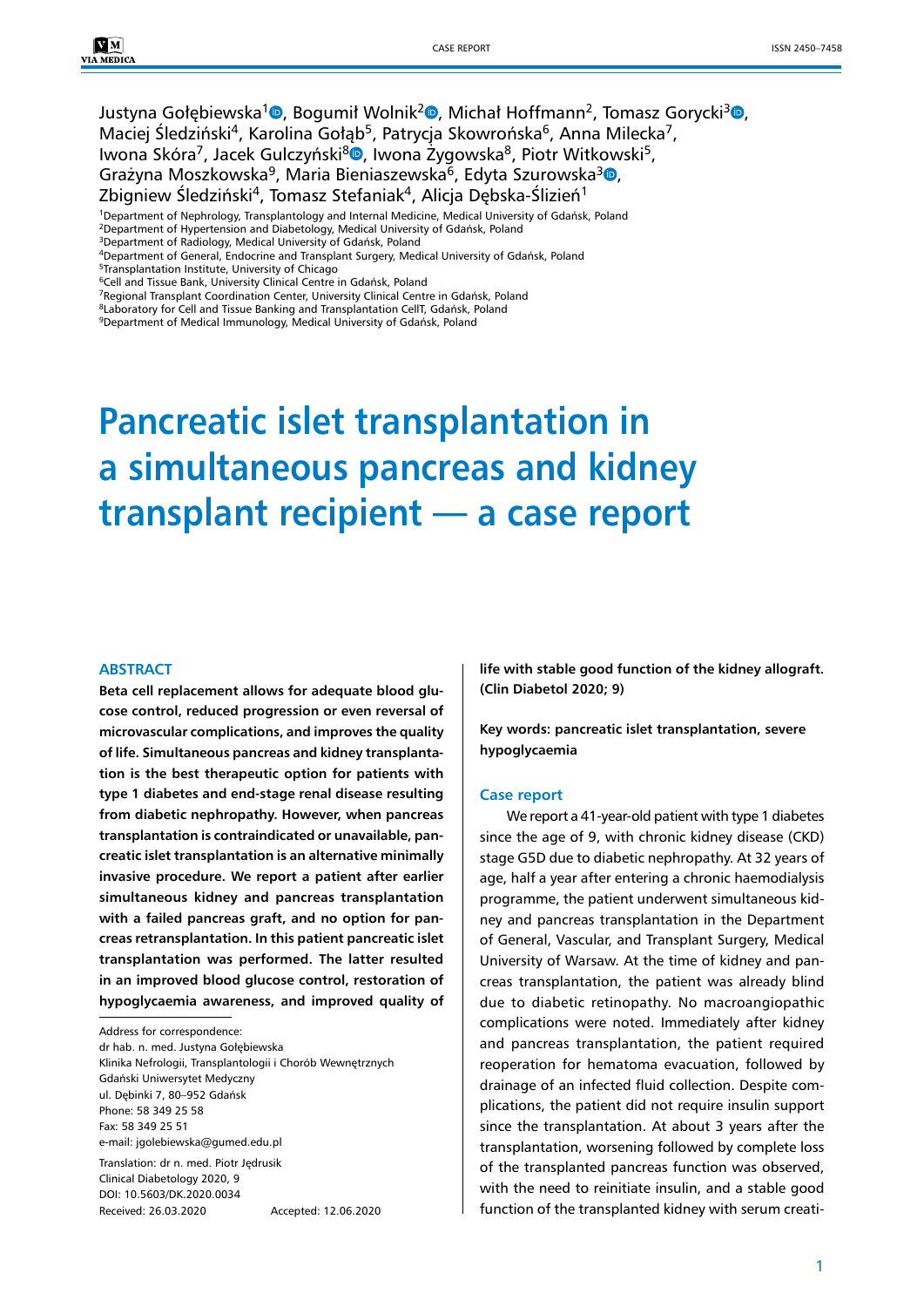nine levels of about 0.9 mg/dL. The patient remained under the care of the Transplantation Clinic at the Institute of Transplantology in Warsaw for 7 years, and then decided to transfer the care of the Transplantation Unit at the University Clinical Centre in Gdańsk.

At the time of care transition, blood glucose control was clearly unsatisfactory despite optimized therapy with multiple daily injections of insulin analogues glulisine and glargine, with haemoglobin  $A_{1c}$  (Hb $A_{1c}$ ) levels of 7.7–8.7%. The daily insulin dose was about 40–50 units. During continuous glucose monitoring (iPROTM2, Medtronic), the mean blood glucose level was 207  $\pm$  76 mg/dL (Figure 1A). Blood glucose level was within the target range (70–180 mg/dL) for 42% of the time, and below the target range for 2% of the time. In addition, hypoglycaemia unawareness with the Gold score of 5 was an additional problem. The patient had large blood glucose level excursions with recurrent severe hypoglycaemia episodes during the last year. For this reason, the patient was offered pancreatic islet transplantation at Gdańsk Transplantation Center. The patient, who suffered from surgical complications following the initial pancreas transplantation, did not consent to another major surgery.

Despite a history of hepatitis C, neither viral replication nor evidence of hepatic damage were noted at the time of evaluation for pancreatic islet transplantation. Since simultaneous kidney and pancreas transplantation, the patient was receiving three immunosuppressive drugs: prednisone, tacrolimus and mycophenolate sodium. His body weight was 56.5 kg, and his body mass index (BMI) was 20.8 kg/m<sup>2</sup>. Anti-HLA antibody testing was negative (Luminex Screen, Luminex Single Antigen).

In addition to establishing the indications, the evaluation for pancreatic islet transplantation included the assessment of the severity of diabetes complications, technical feasibility of the procedure, exclusion of potential infection foci, screening for common malignancies and immunological evaluation.

On October 27, 2018, the patient underwent transplantation of 374,940 islet equivalents (IEQ), or 6,637 IEQ per kg of body mass*.* The donor was a 26-year-old male who died due to craniocerebral trauma, with blood group 0 consistent with the blood group of the patient. Human leukocyte antigen (HLA) compatibility included only one matching group A antigen (5 mismatches), but there were no repeated mismatches with the pancreas and kidney donor. The CDC and flow cytometry crossmatch testing was negative. Thymoglobulin and etanercept were used for induction. Overall, the patient received 6 mg/kg of Thymoglobulin and 125 mg of etanercept in fractionated doses over

10 days. This is an off-label indication for etanercept. Tacrolimus and mycophenolate sodium were continued. The tacrolimus dose was transiently increased to achieve the serum trough level of  $10-14 \mu g/L$ , mycophenolate sodium was increased to 720 mg twice daily, and prednisone was continued (5 mg/d). Pancreatic islet transplantation involved infusion of pancreatic islets in a special solution containing human albumin and heparin. The infusion was performed through a catheter introduced percutaneously and transhepatically by an interventional radiologist to the main branch of the portal vein under ultrasonographic and fluoroscopic guidance. Following the procedure, a transient increase in transaminase activity, mild anaemia, and an increase in anti-GAD level from 21.86 IU/mL before transplantation to 1346.86 IU/ml (normal values < 10 IU/mL) at 14 days after transplantation were observed, which was interpreted at this stage as an immunologic reaction to islet infusion and plasmapheresis was performed, resulting in a reduction of anti-GAD level to 283.18 IU/ /mL. Follow-up Doppler ultrasound of the portal system did not show evidence of thrombosis or the presence of a hematoma adjacent to the liver. The patient was given insulin to protect the pancreatic islets from excessive metabolic stimulation during islet engraftment into the hepatic tissue. Over several days, the daily insulin dose was gradually reduced to about 26 units (reduction by about 50%) and significantly lower blood glucose levels were observed. At 75 days after pancreatic islet transplantation, considered the end of the islet engraftment period, a follow-up CGM (iPRO™2, Medtronic) was performed, showing a reduction in the variation of blood glucose levels, as evidenced by a reduction of the standard deviation of blood glucose levels from  $\pm$ 76 to  $\pm$  28 mg/dL. The proportion of time with blood glucose levels > 180 mg/dL was reduced from 56% to 2%, and the proportion of time with low blood glucose levels (< 70 mg/dL) was reduced from 2% to 0% and no episode of severe hypoglycaemia was noted. The patient reported that the threshold of hypoglycaemia awareness increased to 50 mg/dL. The blood glucose level was within the target range (70–180 mg/dL) for 98% of the time (Figure 1B).  $HbA_{1c}$  level was 6.7%. Other laboratory testing at that time confirmed stable good function of the transplanted kidney, normal complete blood count parameters, and absence of anti-HLA antibodies that would suggest humoral rejection.

During the next months after pancreatic islet transplantation, a gradual worsening of blood glucose control was observed, with an increase in  $HbA_{1c}$  level to 7.1%. During CGM (iPRO™2, Medtronic) at 9 months after islet transplantation, blood glucose level was within the target range (70–180 mg/dL) for 82% of the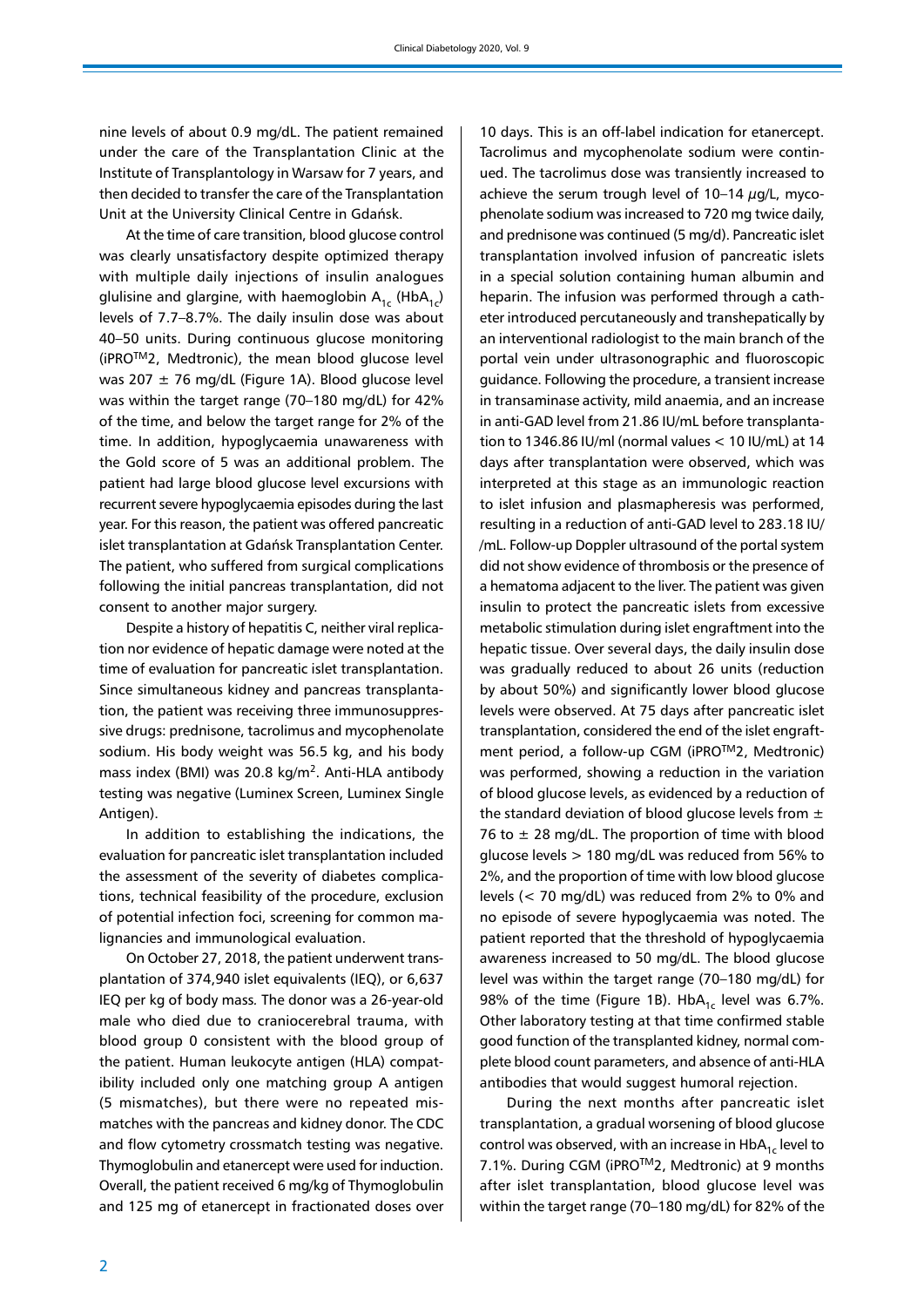|                                                        | $HbA_{1c}$<br>level | <b>Fasting peptide C</b><br>level | Peptide C level following<br>mixed meal stimulation | Daily insulin<br>dose |
|--------------------------------------------------------|---------------------|-----------------------------------|-----------------------------------------------------|-----------------------|
| Before kidney and pancreas transplantation             | No data             | $0$ ng/ml                         |                                                     | 64 units              |
| vear after kidney and pancreas transplantation         | No data             | No data                           | No data                                             | 0 units               |
| 3 years after kidney and pancreas transplantation      | No data             | No data                           | $1.36$ ng/mL                                        | 26 units              |
| 8 years after kidney and pancreas transplantation      | 8.7%                | $0$ ng/mL                         | $0$ ng/mL                                           | 40-50 units           |
| 75 days after first pancreatic islet transplantation   | 6.7%                | $0.31$ ng/mL                      | $2.05$ ng/mL                                        | 26 units              |
| 9 months after first pancreatic islet transplantation  | 7.1%                | $0.38$ ng/mL                      | $1.52$ ng/mL                                        | 26 units              |
| 75 days after second pancreatic islet transplantation  | 6.1%                | $1.43$ ng/mL                      | $9.66$ ng/mL                                        | 15 units              |
| 9 months after second pancreatic islet transplantation | 5.9%                | $1.42$ ng/mL                      | No data                                             | $12-13$ units         |

Table 1. Haemoglobin A<sub>1c</sub> (HbA<sub>1c</sub>) and peptide C levels and daily insulin doses at various time points

time but the proportion of time with blood glucose level > 180 mg/dL increased from 2% to 13%. Also, the proportion of time with low blood glucose level (< 70 mg/dL) increased to 5% (Figure 1C).

A decision was made to repeat pancreatic islet transplantation from another donor. On September 3, 2019, the patient underwent transplantation of 366,134 IEQ, or 6,356 IEQ per kg of body mass*.* This time, the donor was a 20-year-old male who died due to a subarachnoid haemorrhage, with blood group 0 consistent with the blood group of the patient. HLA compatibility included only one matching group A antigen (5 mismatches), but no repeated mismatches with the kidney and pancreas donor and the previous pancreatic islet donor were present. The CDC and flow cytometry crossmatch testing was negative. Basiliximab and etanercept were used for induction. The patient received the standard dose of basiliximab, two 20 mg doses, and 125 mg of etanercept in fractionated doses over 10 days. Tacrolimus, mycophenolate sodium and prednisone were continued.

Over several days, the daily insulin dose was gradually reduced to about 20 units (the dose was 40–50 units per day before the first transplantation). At the end of the islet engraftment period at 75 days, when the daily insulin requirement was 12–14 units, another follow-up CGM (iPRO™2, Medtronic) recording was performed. The standard deviation of blood glucose levels was  $\pm$  37 mg/dL. The proportion of time with blood glucose levels > 180 mg/dL was 10%, and the proportion of time with low blood glucose levels (< 70 mg/dL) was reduced to 1%. Blood glucose level was within the target range (70–180 mg/dL) for 89% of the time (Figure 1D). HbA<sub>1c</sub> level was 6.1%.

Currently, at 19 months since the initial pancreatic islet transplantation, the daily insulin requirement is 12–13 units, and  $HbA_{1c}$  level is 5.9% (Table 1). No episodes of severe hypoglycaemia have been noted. No significant complications have occurred since the initial

pancreatic islet transplantation, either procedure-related or resulting from the immunosuppressive therapy. The quality of life of both the patient and his family has improved significantly. The patient has become more active and has been involved in the community as a member of the local community board.

#### **Discussion**

Beta cell transplantation, either as the solid-organ pancreas or isolated pancreatic islets, is currently the only method to restore physiologic secretion of endogenous insulin. Pancreatic islet transplantation to the liver via the portal vein system is a safe minimally invasive alternative to transplantation of the solid-organ pancreas [1]. Due to still suboptimal islet isolation techniques, the efficacy of this process is limited and the number of islets yielded usually corresponds to 30–50% of islets in the whole pancreas. Thus, a single recipient typically requires two or three islet infusions from various donors to provide a satisfactory and relatively durable metabolic improvement. Achieving the state of insulin independence, although possible, particularly with repeated islet infusions from several donors, is not the major goal of pancreatic islet transplantation. The main goals include stabilization of the disease course, minimizing the risk of chronic complications, and a significant reduction or even elimination of the risk of life-threatening severe hypoglycaemia episodes.

For this reason, the indication for islet transplantation as the minimally invasive alternative to solidorgan pancreas transplantation is type 1 diabetes with recurrent severe hypoglycaemia episodes in patients with hypoglycaemia unawareness, i.e. unawareness of pathologically low blood glucose levels < 70 mg/dL without prodromal symptoms such as hunger and symptoms resulting from adrenergic (tremor, palpitations, anxiety) and cholinergic system (sweating, paresthesiae) activation [2]. According to the 2018 International Pancreas and Islets Transplant Association/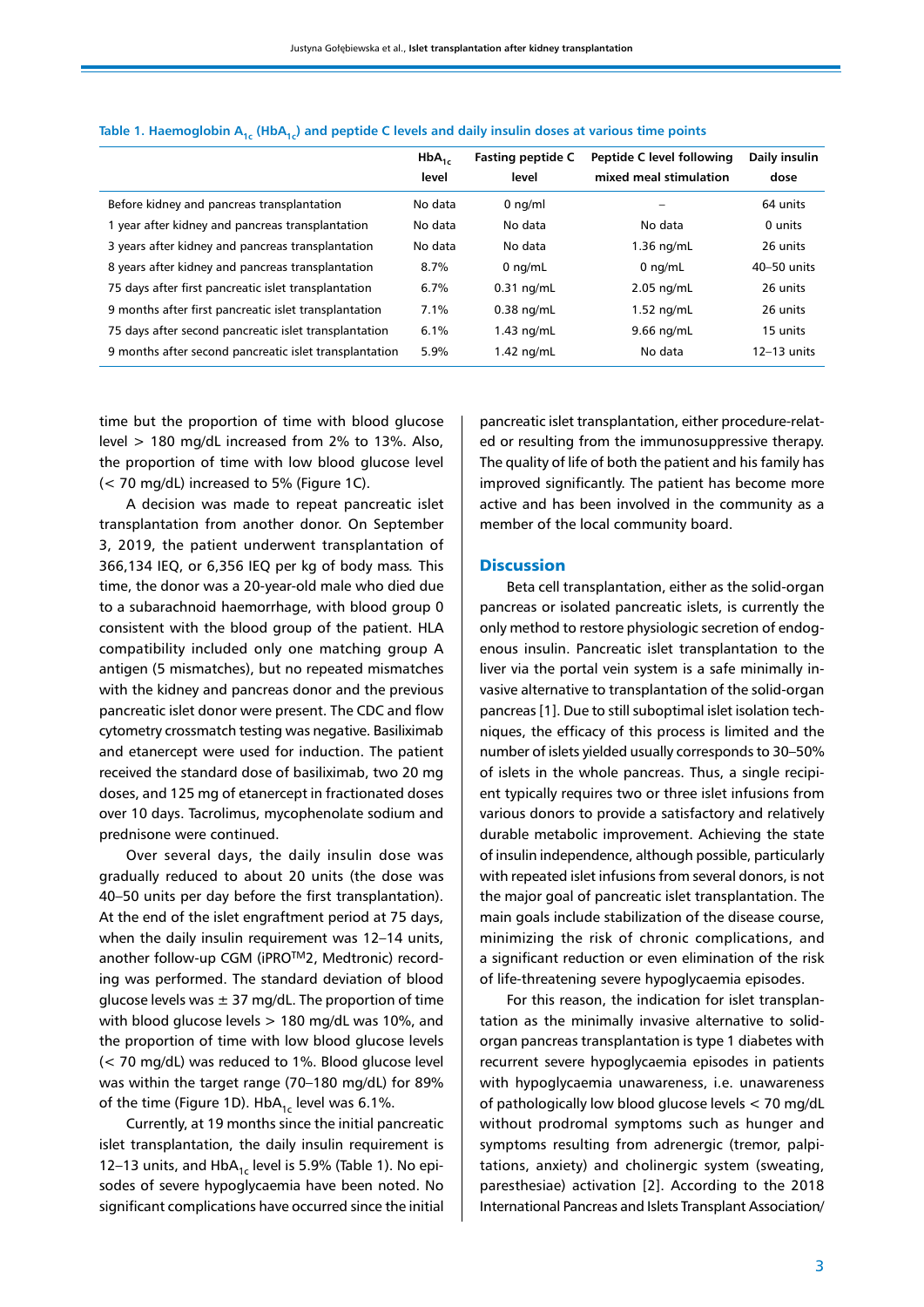

**Figure 1.** Continuous glucose monitoring: **A.** before pancreatic islet transplantation; **B.** 75 days after pancreatic islet transplantation; **C.** 9 months after pancreatic islet transplantation; **D.** 75 days after the second pancreatic islet transplantation

/European Pancreas and Islets Transplant Association (IPITA/EPITA) guidelines, indications for beta cell transplantation in patients with type 1 diabetes include at least one documented severe hypoglycaemia episode

in the last year, the proportion of low glucose levels  $(< 54$  mg/dL)  $\geq 5\%$  during CGM, or hypoglycaemia unawareness with the Gold score of  $\geq$  5 along with evidence of poor blood glucose level control, such as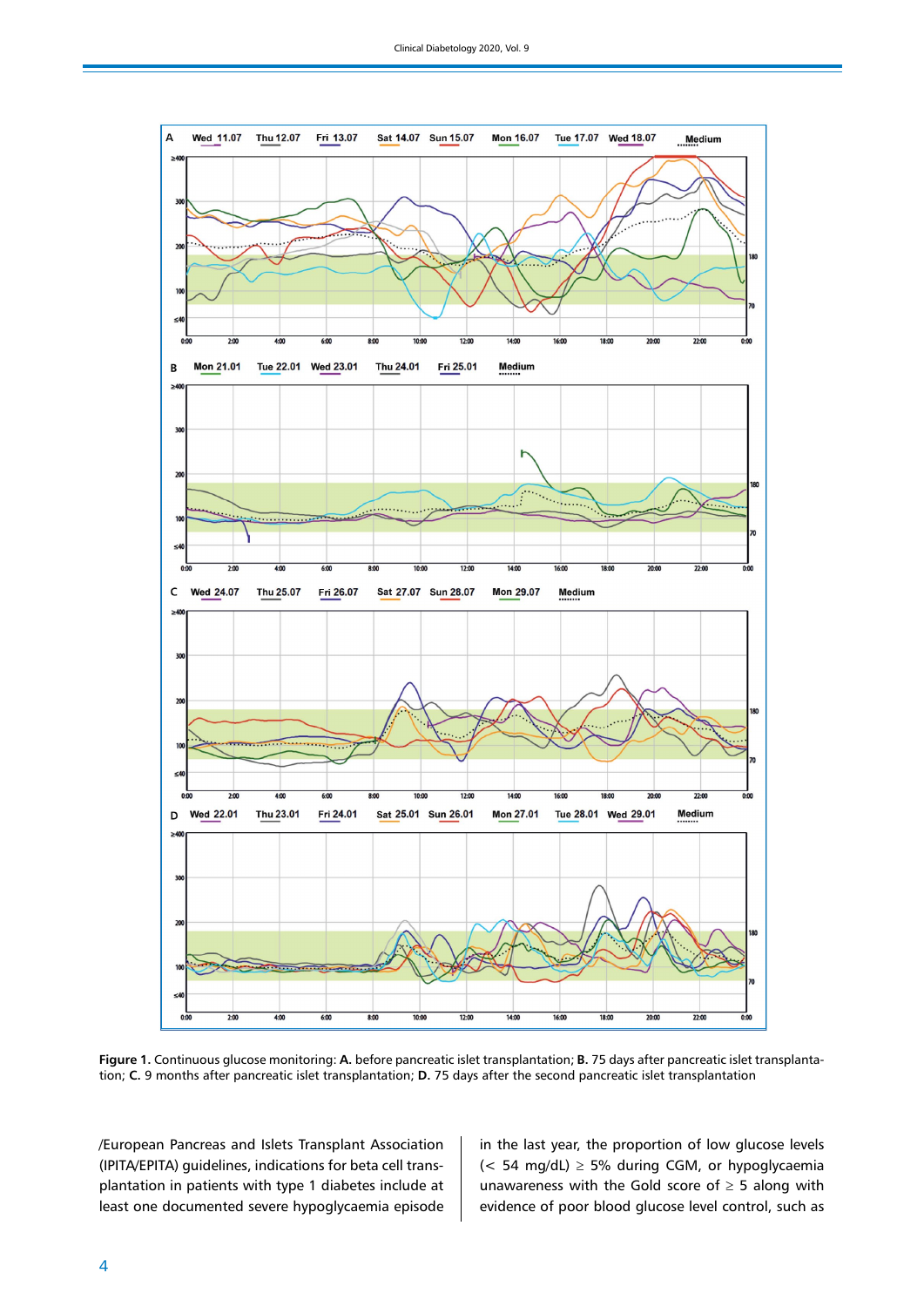HbA<sub>1c</sub> level  $> 7.5-8.0\%$ , and excessive blood glucose excursions, such as the CGM coefficient of variation ≥ 30% or the standard deviation of blood glucose level during CGM  $\geq$  40 mg/dL [3]. In the reported patient, hypoglycaemia unawareness with the Gold score of ≥ 5, HbA<sub>1c</sub> level of 8.3%, the standard deviation of blood glucose level during CGM of  $\pm$  76 mg/dL, and the CGM coefficient of variation of 37% were present.

It was shown that pancreatic islet transplantation was associated with an improvement in the quality of life only in those patients who reported hypoglycaemia unawareness and severe hypoglycaemia episodes requiring the help of other persons. In patients with blood glucose excursions that did not impair normal daily activities, no improvement in the quality of life was seen [4, 5]. Thus, the key to successful patient selection for pancreatic islet transplantation, similarly to other procedures, are the realistic expectations of both the patient and the referring physician.

The patient selection process also includes the assessment of procedure feasibility. This includes evidence of liver damage, synthetic function of the liver, presence of portal hypertension or hepatic lesions, such as arteriovenous anastomoses that might impair pancreatic islet infusion to the portal system or islet integration within the hepatic tissue. Currently available evidence indicates that the liver is the optimal site for pancreatic islet transplantation.

Transplantation of pancreatic islets from a deceased donor is associated with antigenic incompatibility, thus necessitating immunosuppressive therapy. For this reason, the potential recipient must be evaluated for the presence of overt and latent infection foci and screened for the most common malignancies. Any abnormalities found constitute a contraindication only until the problem is resolved, e.g., a patient may receive pancreatic islets after oral cavity sanitation or after the infected ulcers of a diabetic foot are appropriately treated.

The standard immunosuppression regimen for pancreatic islet transplantation includes induction and maintenance therapy. Polyclonal antibodies resulting in lymphocyte depletion (thymoglobulin) or monoclonal antibodies against interleukin-2 receptor are most commonly used for the induction therapy. Due to an inflammatory reaction that accompanies islet infusion, this is combined with TNF- $\alpha$  blockade using etanercept [6, 7], an off-label indication for the latter drug.

If the patient already received a kidney or other organ transplant (e.g., heart, lung, liver) and is on chronic immunosuppressive therapy, the indications for pancreatic islet transplantation may be extended to patients with poor metabolic control only, without the history of severe hypoglycaemia, as the patient is only subjected to a minimally invasive islet transfusion which is associated with a minimal risk of complications [7, 8]. The indications have

been discussed in detail in a review paper that has been published in the same issue of the journal.

Liver bleeding may occur in 10% of patients, which usually requires a blood transfusion only, and only 1% of patients require surgical treatment. Portal vein thrombosis occurs rarely, in about 3% of patients, usually segmentally in small portal system branches, has no clinical significance and typically resolves with it anticoagulation without clinical sequelae.

In the reported case, pancreatic islet transplantation was performed due to failure of earlier pancreas transplantation and a high risk of severe hypoglycaemia despite optimized drug treatment with multiple insulin analogue injections. Following pancreas transplantation, the patient required reoperation due to surgical complications. Although the kidney and the pancreas were transplanted simultaneously from the same donor, the pancreas transplant functioned for a significantly shorter time than the kidney transplant. The patient was insulinindependent for only 3 years, and thereafter metabolic control was not satisfactory despite increasing insulin doses, with recurrent severe hypoglycaemia episodes. Pancreas transplantation is a major surgery with a significant risk of severe surgical complications and treatment failure. If it is successful, the patient may remain insulin-independent for many years. In the reported case, despite successful treatment of complication, the transplanted pancreas function had a limited duration. It is not clear what mechanism was responsible for the loss of the pancreas allograft function. As the function of the transplanted kidney was stable and good, alloagression is unlikely as the underlying mechanism as both organs have the same histocompatibility antigens. Due to previous surgical complications and the need for reoperation, the patient declined another pancreas transplantation. It would have required at least two procedures, i.e., removal of the non-functioning pancreas and another pancreas transplantation. It would have been technically difficult and associated with an increased complication risk due to previous operations, multiple adhesions, and the long time that had passed since the previous transplantation. Pancreatic islet infusion to the liver via the portal vein system was not associated with any complications. Despite two infusion procedures, the patient did not become insulin-independent but benefited from improved hypoglycaemia awareness and reduction of the risk of hypoglycaemia episodes which impaired his daily life activities. Metabolic control also improved significantly, as evidenced by lower  $HbA_{1c}$  levels and CGM parameters. Also of note, development of anti-HLA antibodies was not observed despite exposure to multiple incompatible HLA antigens with subsequent transplantations (kidney and pancreas transplantation